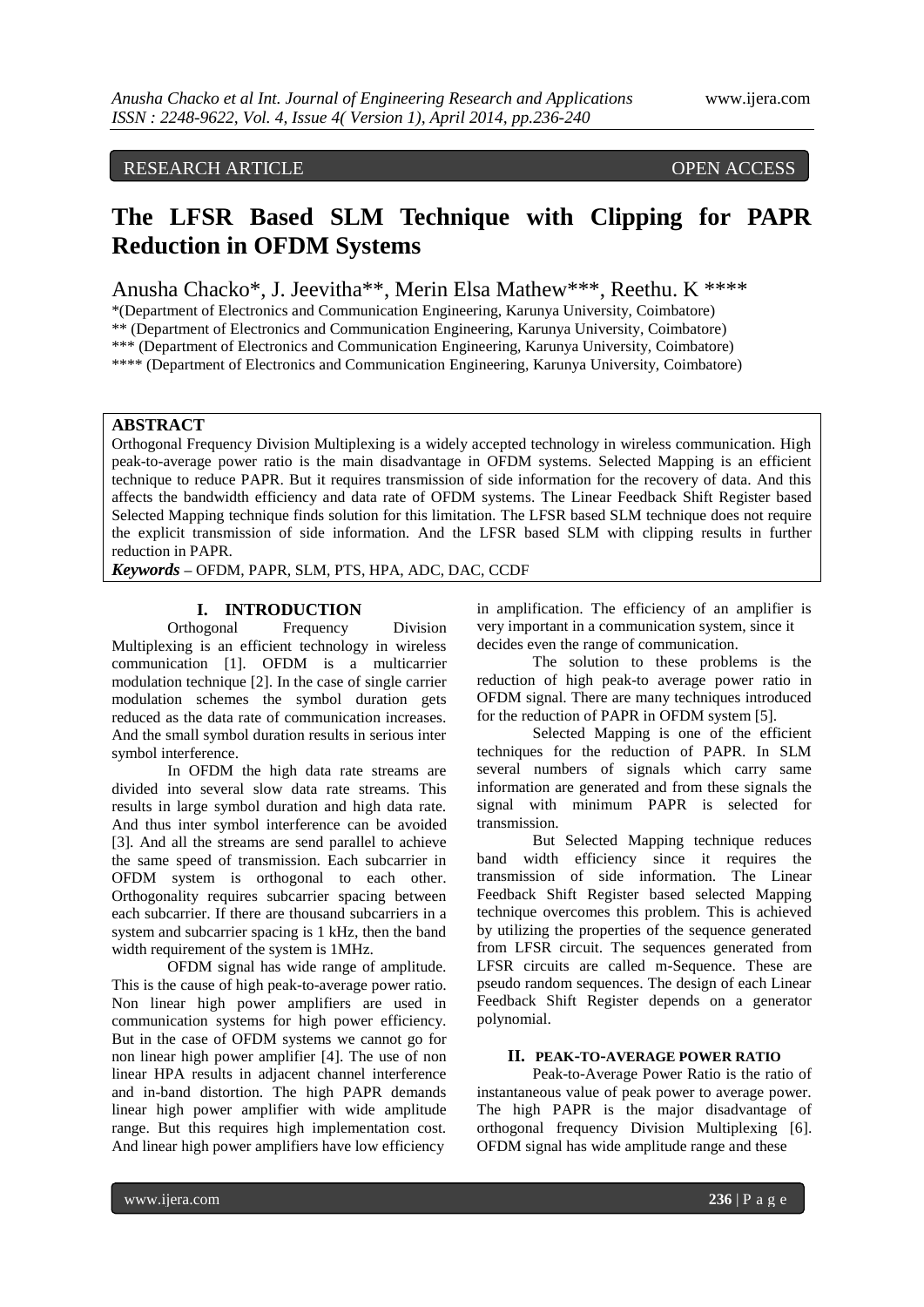results in high peak-to-average power ratio. The high PAPR forces the High Power Amplifier to work in linear region of operation. Usually in communication systems non linear HPAs are used.

The efficiency of linear high power amplifier is very low. OFDM requires linear high power amplifier with large dynamic range. The cost of implementation of such high power amplifier is very high.

## **III. PAPR REDUCTION TECHNIQUES**

There are many PAPR reduction techniques in the case of Orthogonal Frequency Division Multiplexing. Clipping, Selected Mapping, Partial Transmit Sequence, Coding Scheme and Non-linear Companding are the commonly known PAPR reduction techniques.

## **A. Clipping**

Clipping is the simplest method for PAPR reduction in OFDM systems [7]. In clipping the amplitude of signal above a particular threshold value is clipped [8]. And the signals with amplitude below the threshold value remain as same.

Clipping introduces in-band distortion and out-of band radiation. The out-of band radiation can be avoided by filtering after clipping [9]. The clipping is performed in the transmitter side. To recover the clipped data the receiver side must know the amount of clipping and position of clipping. But getting these information are very difficult.

#### **B. Selected Mapping**

The main idea in Selected Mapping is the formation of several sequences which carry the same information. This can be achieved by multiplying the data block with number phase sequences. The PAPR value of each signal is calculated. And then the signal with minimum peak-to-average power ratio is selected for transmission.

## **C. Partial Transmit Sequence Technique**

The Partial Transmit Sequence is a signal scrambling technique. In PTS approach the input data block X is partitioned into K disjoints sub blocks

[10]. These sub blocks are then transformed into K time domain Partial Transmit Sequences. This transformation can be achieved with the help of Inverse Fast Fourier Transform.

The generated partial sequences are then independently rotated by phase factors. Then the K sub blocks are optimally combined to obtain the time domain OFDM signals with the lowest PAPR. The optimization techniques can be used for reducing the complexity of the technique. Particle Swarm Optimization is the commonly adopted optimization technique.

## **D. Coding Scheme**

If N signals are added in phase, they produce high peak power which is N times the average power. This is the reason of high PAPR. The main idea behind coding scheme is to reduce the occurrence probability of same phase signals. The major disadvantage of coding scheme is that the better performance of PAPR reduction is achieved only at the cost of coding rate loses.

# **E. Non-linear Companding Transform**

Nonlinear Companding Transforms enlarge the small signals and compress the large signals to increase the immunity of small signals from the noise. The first nonlinear companding transform is the  $\mu$ -law companding [11].

And it gives better performance than the clipping method.  $\mu$  -law mainly focuses on enlarging signals with small amplitude and keeping peak signals unchanged. NCT may lead to significant distortion and performance loss due to companding noise.

# **IV. LINEAR FEEDBACK SHIFT REGISTER CIRCUIT**

The linear feedback shift register (LFSR) circuit is used to generate the maximum length shift register Sequences (m-Sequences) [14]. The m-Sequences are pseudo random sequences. Figure 1 shows the LFSR circuit. An LFSR circuit with mstages can generate a sequence of period. Each LFSR circuit is associated with a generator polynomial [12].



Fig. 1: Linear Feedback Shift Register Circuit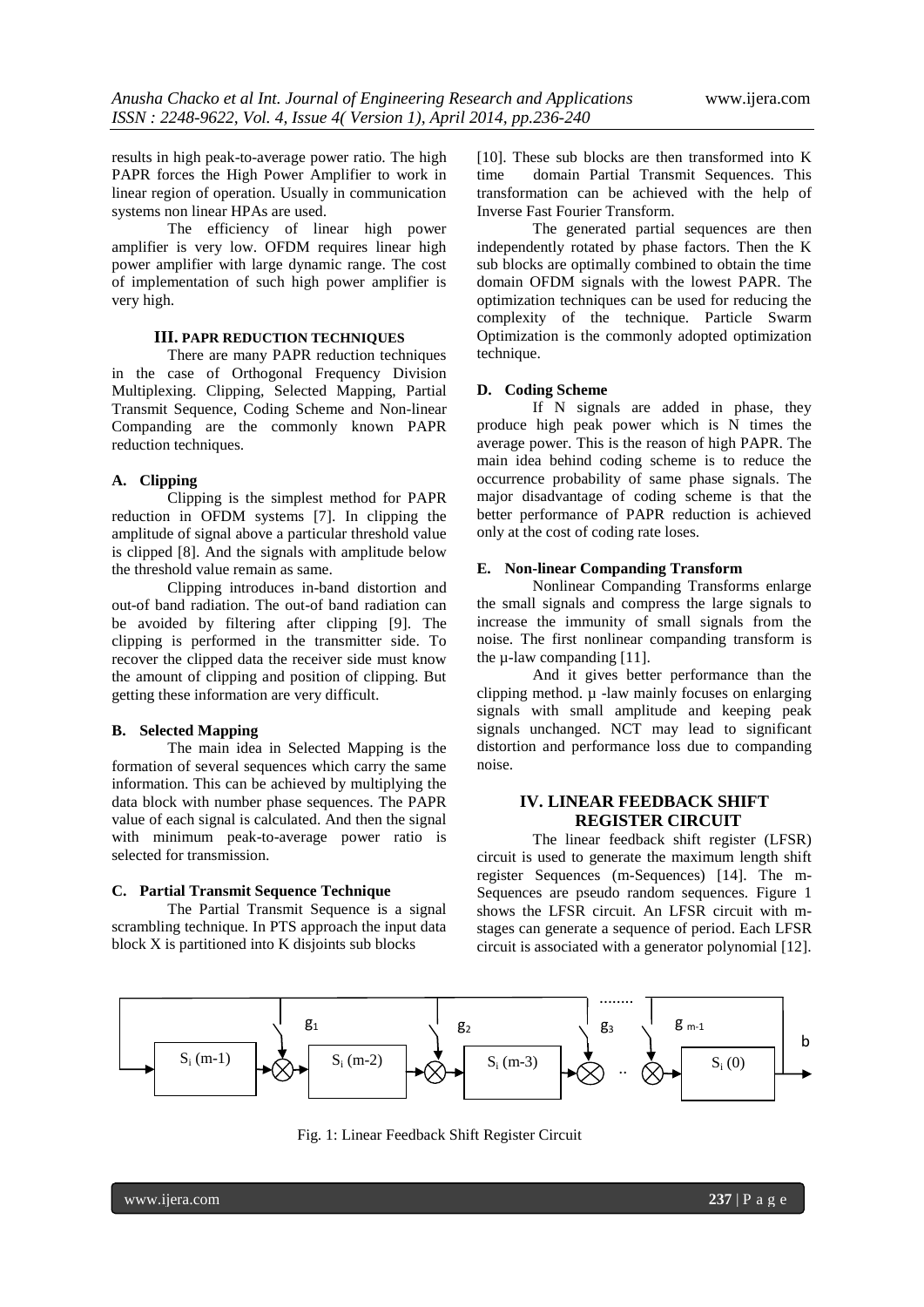Consider the general form of generator polynomial as,  $g(\alpha) = g_m \alpha^m + g_{m-1} \alpha^{m-1} + \dots + g_1 \alpha + g_0$  (1)

Each of the m-stages contains 0 or 1, so there are  $2<sup>m</sup>$  possible states are present. Output sequence will be all zero when all zero state happens. So by removing that state the maximum possible period is  $2^m$ -1. The properties of m-sequences are,

The Window Property: By sliding a window of width m along an m-sequence, the number of  $2^{\text{m}}$ -1 fold windows are extracted, each of which is seen exactly once.

The Run Property: In the m-sequence, a run of 1s of length m happens exactly once. A run is defined as a sequence of all 1s or a sequence of all 0s. Z-locations: Each m-sequence includes  $2^{m-1}$ -1 0s. If the position of run of 1s of length m becomes distinguished, the locations of  $2^{m-1}-1$  Os will be specified.

#### **V. SELECTED MAPPING**

Selected Mapping (SLM) is an efficient method for peak-to-average power ratio reduction in OFDM systems. In SLM technique the data sequence is multiplied with each phase sequences generated [13]. And thus sequences which carry same information are formed. From these signals the signal with minimum PAPR is selected for transmission.

In SLM technique the original data block is multiplied with L phase sequences [14]. Thus 'L' sequences which carry the same information are generated. And from the generated L sequences the sequence with minimum PAPR is selected for transmission [15]. Along with the data the side information is also transmitted. Side information indicates the phase sequence which minimized the PAPR [16].

### **VI. LFSR BASED SELECTED MAPPING**

The LFSR based SLM technique is similar to the conventional Selected Mapping technique. The only difference is in the case of phase sequences generated. In LFSR based SLM technique the msequence generated are used as phase sequences.

Here some locations of the transmitted data block will be expanded to indicate the side information. The phase sequences are generated from msequences. The 1s in the m-sequence are mapped into a constant C>1 and the 0s are mapped to 1s [16]. The phases of the elements are selected randomly as in conventional SLM. The main difference of LFSR based SLM from the Conventional SLM is in the generation of phase vectors. In LFSR based SLM the phase vectors are the sequences which are generated with the help of linear feedback shift register circuit. Each linear feedback shift register circuit is based on a generator polynomial.

The feedbacks in the LFSR circuit are according to the corresponding generator polynomial. After the phase vector generation LFSR based SLM acts as Conventional SLM. That is the data block is multiplied with the phase vector element by element. And finally the sequence with minimum PAPR is selected for transmission.

The receiver section knows the value of 'm' and the generator polynomial. Receiver is also aware that among the  $2^m-1$  symbol,  $2^{m-1}$ symbols are expanded by a factor C and the other  $2^{m-1}$ -1symbols are not expanded [14]. The receiver can recover the side information by finding the locations of the expanded symbols. This can be finding by determining the position of run 1s in the m-sequence. The occurrence of run of 1s in each m-



Fig. 2: LFSR Based Selected Mapping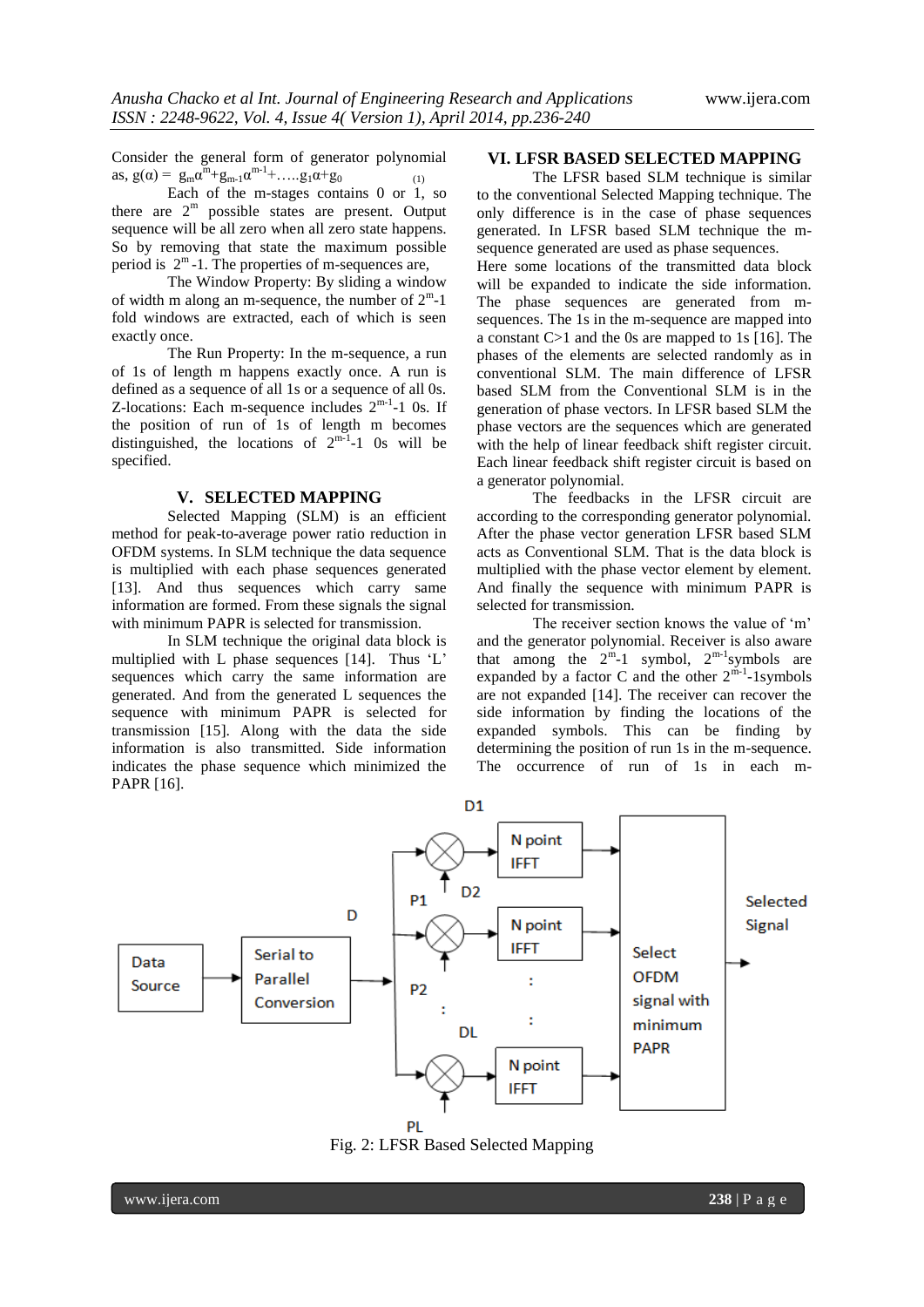sequence is unique. Finding the position of run of 1s is equivalent to the determination of phase sequence.

# **VII. LFSR BASED SLM WITH CLIPPING**

In the proposed technique clipping is added before Linear Feedback Shift Register Based Selected Mapping technique. And here the side information detection is similar to LFSR based SLM since clipping is added before the technique. So in the proposed technique also there is no need of explicit transmission of side information as LFSR Based Selected Mapping.



Fig. 3: LFSR Based Selected Mapping with Clipping

The addition of Clipping with LFSR Based SLM provides further reduction in PAPR. In clipping the signals above the threshold is clipped. The LFSR based SLM with clipping provides better PAPR reduction and it eliminate the explicit transmission of side information.

#### **VIII. RESULTS**

The results are simulated in Matlab. To show the PAPR reduction capability of the technique complimentary cumulative distribution function of PAPR is plotted. The x-axis shows the threshold values and in y-axis probability PAPR value is greater than the threshold is plotted.



The figure 4 shows the peak-to-average power ratio plot of the OFDM signal. Here no PAPR reduction technique is applied. From the graph we can see that the PAPR of OFDM signal is very high.



Fig. 5: Representation of CCDF of PAPR with no PAPR reduction technique applied, LFSR Based SLM and LFSR Based SLM with Clipping.

The figure 5 shows the CCDF plot of PAPR of original OFDM system, OFDM system with LFSR Based SLM and LFSR Based SLM with Clipping.

# **IX. CONCLUSION**

Orthogonal Frequency Division Multiplexing is an efficient technique in wireless communication. Selected Mapping is an effective technique to limit the peak-to-average ratio in OFDM system. But it requires transmission of side information to the receiver side. The LFSR based Selected Mapping does not require the explicit transmission of side information. Thus the band width efficiency is improved. The LFSR Based Selected mapping with Clipping achieves further reduction in PAPR.

## **X. ACKNOWLEDGEMENTS**

The authors would like to express their sincere gratitude to all those help with their valuable comments and support. Also we are grateful to The Almighty GOD for enabling us to complete this paper.

## **REFERENCES**

[1] Byung Moo Lee, Youngok Kim, and Rui J.P de Figueiredo, *Performance Analysis of The Clipping Scheme with SLM Technique for PAPR Reduction of OFDM Signals in Fading Channels*, Wireless Personnel Communication, 2010,331-344.